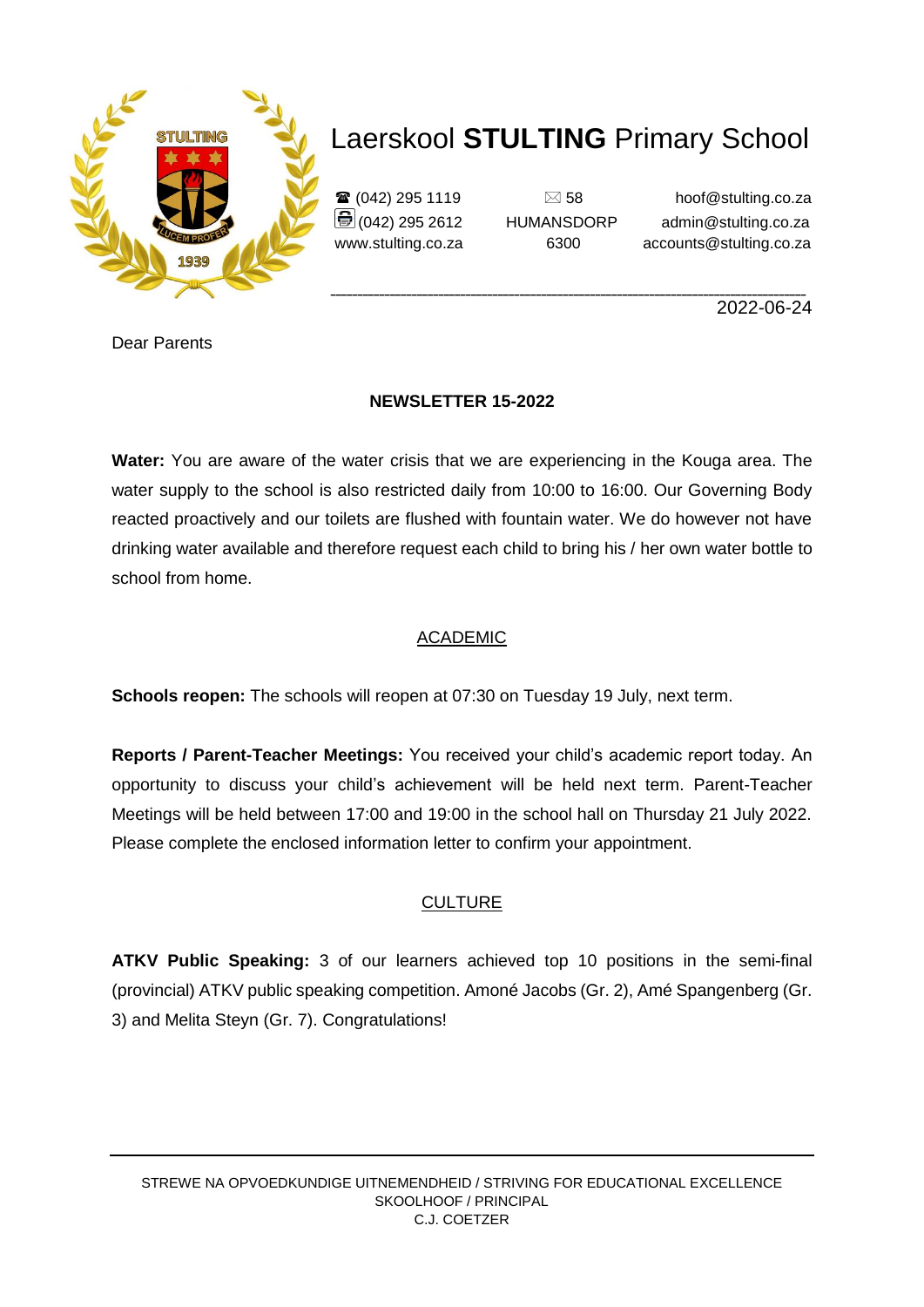

 $\mathbf{\widehat{a}}$  (042) 295 1119  $\Box$  58 hoof@stulting.co.za **■ (042) 295 2612** HUMANSDORP admin@stulting.co.za www.stulting.co.za 6300 accounts@stulting.co.za

**"Radikale" Public Speaking (virtual):** Our learners participated in this virtual competition. Excellent results were achieved and Hanna Ferreira were selected to participate in the national competition to be held in October. Congratulations Hanna.

**Stulting Arts Festival:** Our Arts Festival will take place during the first week of August. Learners participating have already received their letters in this regard. The school holiday is ideal for preparing for this festival. Participation fees are payable at the school office.

#### SPORT

**Aloe Cup:** Our u/11 rugby and u/13 netball teams will participate in the Aloe Cup Tournament presented by Jeffreys Bay Primary School from 23-25 June.

**Kouga Sub Union Rugby Tournament:** This tournament takes place in Kareedouw from 23- 25 June 2022. Congratulations to the following players: Reghardt Conradie, Ezra Karolisin, Katleho Khomo, WWJ Spangenberg, Adom Malgas, JT Everton and Jehu Geswint as well as Mr Wian Pienaar (assistant coach) who will be representing our school at the tournament.

**Craven Week:** The u/13 Craven Week Rugby Tournament takes place in Krugersdorp from 26 June to 1 July 2022. Qobo Hulana will be representing our school at the tournament.

**Gymnastics:** Both Bendré and Dewald Duvenage participated in the EP Gymnastics Festival on 12 June. Both received their Sarah Baartman Colours for Artistic Gymnastics (*MAG*).

**Extra-mural activities:** All extra-mural activities as indicated on the extra-mural timetable will resume on Monday 25 July.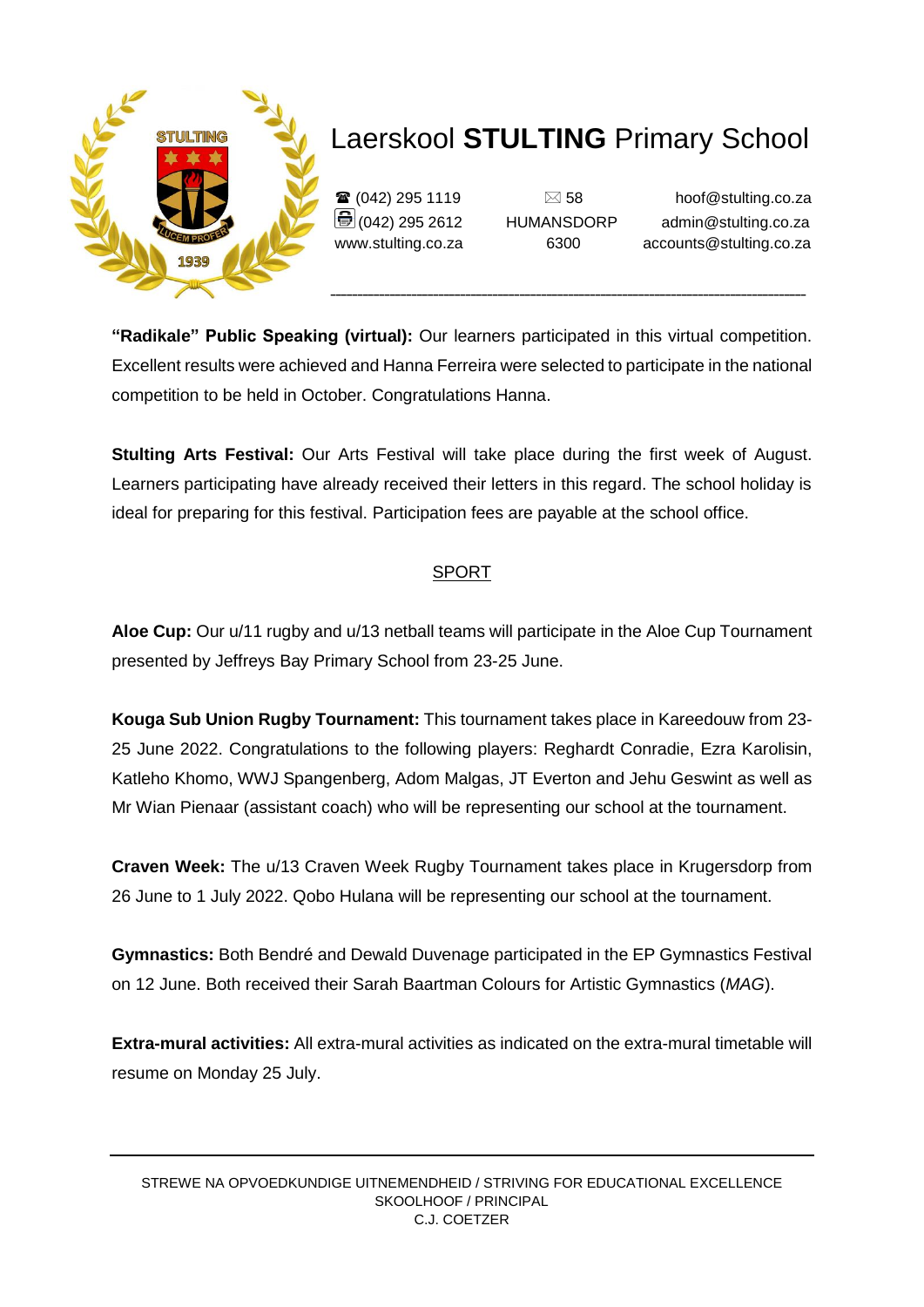

 $\mathbf{\hat{\mathbf{x}}}$  (042) 295 1119  $\Box$  58 hoof@stulting.co.za  $\bigcirc$  (042) 295 2612 HUMANSDORP admin@stulting.co.za www.stulting.co.za 6300 accounts@stulting.co.za

**Sports Tour:** Our u/11A and u/13A/B-rugby teams as well as the u/11A, u/12A and u/13A/Bnetball players will tour on 28, 29 and 30 July. These teams will play matches in Oudtshoorn and Groot Brak River.

**Stulting Sports Day:** Our annual sports day are held on Friday (26 Aug) and Saturday (27 Aug). The tennis and chess matches as well as the Coding and Robotics competition will take place at school on Friday. Saturday's rugby and netball matches will take place on the sports field of Nico Malan High School.

**Weightlifting:** Ezra Karolisin were selected to represent the Eastern Cape Weightlifting Team. He will be participating in Gauteng during the South African Weightlifting Championships from 2-3 July.

### DISCIPLINE

Values Ambassadors: Congratulations to the following learners who were appointed as Values Ambassadors for the second term. These learners demonstrated their positive values throughout the term.

| Gr. RR                   | Gr. R.1                | Gr. R.2                  |
|--------------------------|------------------------|--------------------------|
| HEYNS, Lia               | <b>COERTZE, Eloise</b> | FELIX, Mia               |
| <b>SNYMAN, Charlotte</b> | <b>EDWARDS, Nienke</b> | DE BEER, Alana           |
| VAN ZYL. Du Preez        | <b>VERMAAK, Riaan</b>  | MAALIN, Cubeyd           |
| Gr. 1.1                  | Gr. 1.2                | Gr. 1.3                  |
| BARNARD, Wian            | DU PLESSIS, Elzé       | JOSEPH, Courtney         |
| <b>BREDELL, Nina</b>     | HUMAN, Taylor          | <b>BROWN, Mickah Ava</b> |
| OLIVIER, Annemari        | COMMONS, Zahid         | LOVEGROVE, Teagan        |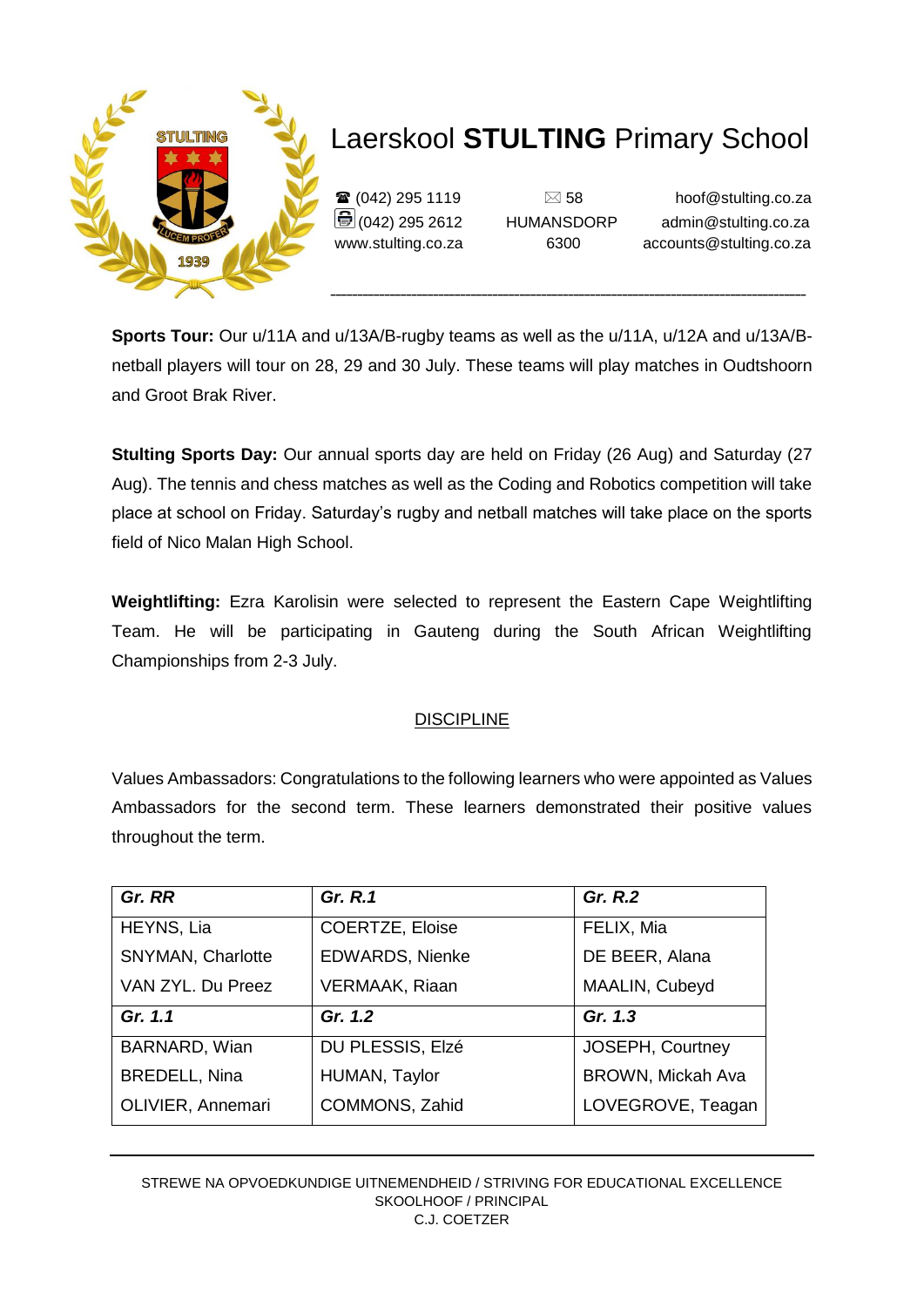

**a** (042) 295 1119  $\approx$  58 hoof@stulting.co.za<br>  $\bigoplus$  (042) 295 2612 HUMANSDORP admin@stulting.co.za **(<del>5</del>** (042) 295 2612 HUMANSDORP admin@stulting.co.za<br>www.stulting.co.za 6300 accounts@stulting.co.za www.stulting.co.za 6300 accounts@stulting.co.za

| Gr. 2.1                | Gr. 2.2                  | Gr. 2.3                 |
|------------------------|--------------------------|-------------------------|
| ALERS, Henko           | VAN LOGGERENBERG, Saskia | LE BRON, Alan           |
| DUVENAGE, Dewald       | <b>BORCHERDS, Caylib</b> | MOUNTFORT, Lilly        |
| <b>GESWINT, Graeme</b> | DU PLESSIS, Storm        | PLAATJIES, Izabellah    |
| Gr. 3.1                | Gr. 3.2                  | Gr. 3.3                 |
| VAN TONDER, Kian       | FERREIRA, Edward         | <b>KELLER, Thinus</b>   |
| COERTZE, Adelle        | OPPERMAN, Wilhelm        | <b>KLEYNHANS, Tatum</b> |
| SPANGENBERG, Amé       | WESSELS, Leamé           | MAHLATHI, Angobile      |
| Gr. 4.1                | Gr. 4.2                  | Gr. 4.3                 |
| DE LANGE, Tashnique    | LOURENS, Hannes          | LENNOX, Isabella        |
| <b>KIRSTEN, Eloise</b> | GESWINT, Leila           | DE LANGE, Rheed         |
| DU BRUYN, Nathan       | SMUTS, Ané               | <b>GESWINT, Charlie</b> |
| Gr. 5.1                | Gr. 5.2                  | Gr. 5.3                 |
| <b>VERMAAK, Mieke</b>  | FOURIE, Giano            | <b>BRINK, Joel</b>      |
| STRYDOM, Jualize       | ALERS, Lucia             | VERMAAK, Stefan         |
| SWARTS, Nayhum         | BOTHA, Alex-Zander       | KETTLEDAS, Keisha       |
| Gr. 6.1                | Gr. 6.2                  | Gr. 6.3                 |
| NEL, Jacobus           | VAN STADEN, Estian       | <b>BLAKE, Micaela</b>   |
| ROOS, Chianté          | THERON, Daniël           | BEAUZICK, Chad          |
| VAN DER WALT, Killian  | WELCH, Mieke             | DAVIES, Maddox          |
| Gr. 7.1                | $\overline{G}$ r. 7.2    | $\overline{Gr.}$ 7.3    |
| YSEL, Anuscké          | STEYN, Melita            | KUSELO, Baxolise        |
| ROSSOUW, Divano        | SPANGENBERG, WWJ         | CHIMBAMBA, Kirsty       |
| DAVIS, Daniel          | VAN ZYL, Anchen          | CASTLE, Lexera          |
|                        |                          |                         |